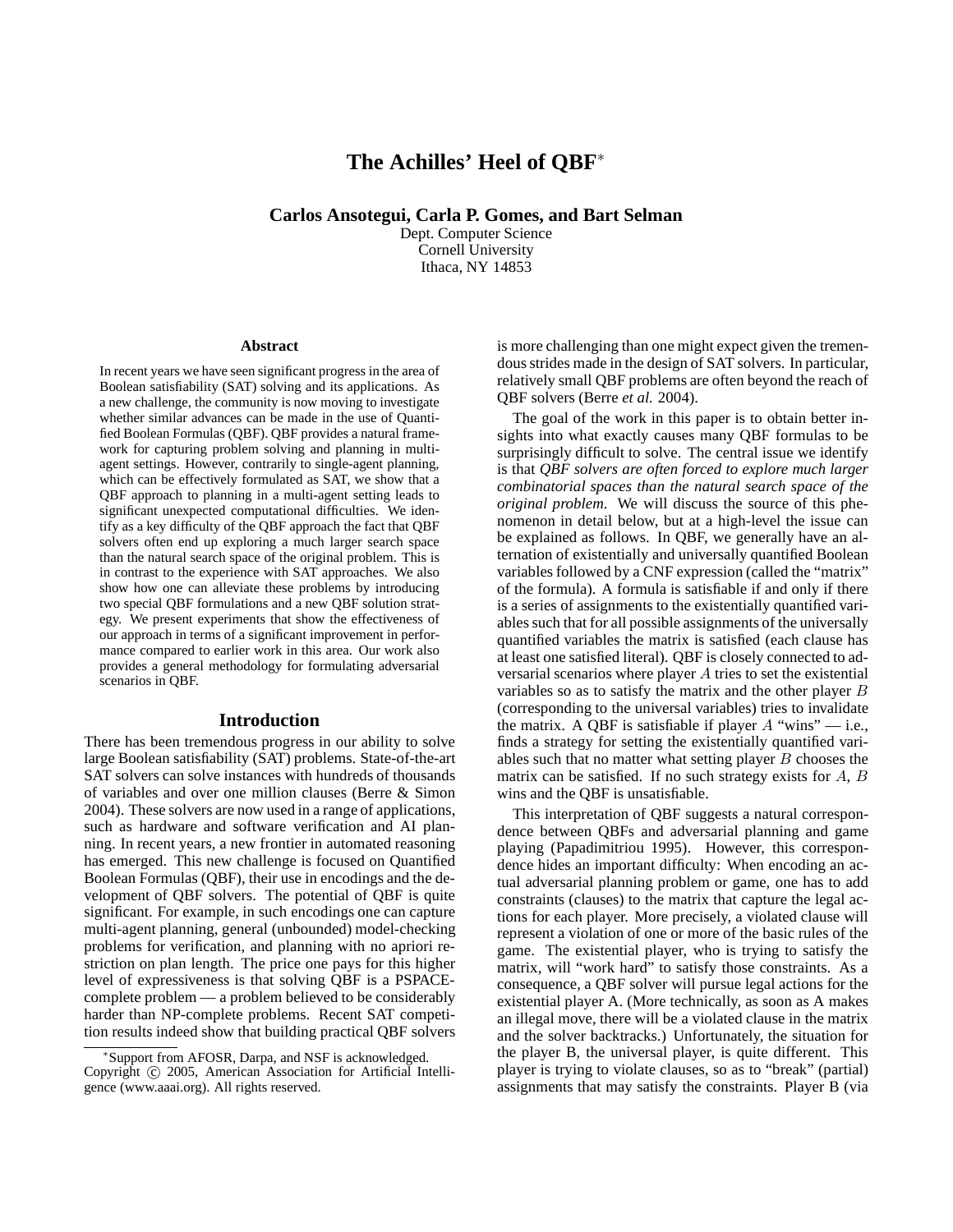|       |       |                    | Madhusudan, Nam, & Alor 2003 | Model A                        |     | Model B           |                   |  |
|-------|-------|--------------------|------------------------------|--------------------------------|-----|-------------------|-------------------|--|
| steps | OuBEJ | Ouaffle<br>Semprop |                              | Best OBF solver<br>CondOuaffle |     | Best OBF solver   | CondOuaffle       |  |
|       | 2030  | $>$ 2030           | > 2030                       | 7497                           |     | 0.03              | 0.03              |  |
|       |       |                    |                              |                                | 28  | 0.06              | 0.04              |  |
|       | 32429 | 32429              | $>$ 32429                    | -                              |     | $\overline{0.37}$ | $\overline{0.37}$ |  |
|       |       |                    |                              |                                | 800 |                   |                   |  |
|       |       |                    |                              |                                |     |                   | 2838              |  |

Table 1: Results for Evader/Pursuer on an  $N \times N$  board for Madhusudan *et al.* (2003); and our models A and B with the best performing QBF solver (non cond.) and our new conditional solver (CondQuaffle). Time in seconds. "–" for > 10 hours.

the QBF solver) is therefore almost naturally drawn to make moves that violate the rules of the game or environment (socalled "illegal" actions or moves). In order to prevent B from doing so, one therefore has to formulate the matrix in such a way that all clauses become satisfied as soon as B attempts an illegal action. We will discuss how this can be done in a QBF encoding. However, unfortunately, current state-ofthe-art solvers have often great difficulty recognizing the fact that all clauses in the matrix become satisfied as soon as B makes an illegal move. In particular, "top-down" search QBF solvers, instantiating the quantified variables from left to right, are often forced to explore many more existential and universal variable instantiations before they recognize that the matrix is actually "automatically" satisfied because of an illegal action by B. Most current QBF solvers perform a top-down search. Other QBF solution strategies appear to encounter related problems; we are exploring this further.

In order to alleviate these problems, we introduce two special QBF formulation schemes for encoding adversarial scenarios. We evaluate these encodings in detailed experiments using eight state-of-the-art QBF solvers: QMRES, Quantor, Skizzo, Semprop, QuBE (two versions), and Quaffle (two versions). We also introduce a new QBF solution strategy, called a conditional QBF solver. We implement this strategy by extending Quaffle. Our experiments show a significant improvement over previous QBF approaches to adversarial planning in our benchmark domain.

Our work was inspired by the original call by Toby Walsh to push research on QBF solvers by experimenting with QBF encodings for actual games (Walsh 2003). We were also inspired by work on this challenge by Ian Gent and colleagues (Gent & Rowley 2003). Finally, as a starting point and a baseline to benchmark our results, we consider the work by (Madhusudan *et al.* 2003), who studied these issues to evaluate the potential for QBF solvers for model checking, used in hardware and software verification. They introduce a basic two-player benchmark, the Evader/Pursuer game, as a starting point. Given the apparent "simplicity" of this setting, the reader may wonder what relevance this work may have for QBF solving for general model checking and multi-agent adversarial planning: The key issue, as noted in (Madhusudan *et al.* 2003), is that one will first have to overcome the difficulties of QBF solvers on such basic scenarios, before we can expect real progress in richer settings. Moreover, given the generality of the cause underlying the difficulty for QBF solvers we identify, it seems likely that these insights will also point the way to tackle QBF solving

| $\overline{g}$ |   |  |   |
|----------------|---|--|---|
|                |   |  |   |
|                |   |  | Ð |
|                |   |  |   |
|                | ⊠ |  |   |
| $\frac{1}{a}$  |   |  |   |

Figure 1: Evader/Pursuer scenario.  $q_w$  has to reach g without being captured by  $r_b$ .

in larger scale applications.

**Preview of Results** As the reader will see below, the detailed steps that lead to a full QBF encoding of adversarial games are quite involved. We therefore first briefly preview our final experimental results. We consider the so-called Evader/Pursuer game. Figure 1 shows the basic setting. Two players make alternating moves on a  $N \times N$  board. The goal is for the starting player  $q_w$  to reach the goal square g without being captured by the other player  $r_b$ . The horizontal and vertical moves of  $q_w$  are restricted to one or two squares at each turn. The diagonal moves are restricted to a single square.  $r_b$  can move one square either horizontally or vertically at a time. Note that the evader cannot capture the pursuer. Variations of this game have been used in many different settings to study the complexity of basic multi-agent interactions. Mahusudan et al. (2003) were the first to consider its QBF formulation with several QBF solvers. Their results provide a baseline for our work.

Table 1 gives a summary of our results. The table also contains the results of Madhusudan *et al.* (2003) for several QBF solvers on their problem encodings. (Note that for Semprop and Quaffle they only report that these solvers perform worse than QuBEJ.) So, for example, on a  $4\times4$  board of the Evader/Pursuer game allowing 7 steps total (4 moves by  $q_w$  and 3 moves by  $r_b$ ), the table shows that QuBEJ on the Madhusudan et al. encodings takes 2,030 seconds. When going to 9 steps, the instances cannot be solved in under 10 hours. On an 8×8 board, Madhusudan *et al.* can solve only up to 5 step games.

Table 1 shows how our approach alleviates much of these difficulties, thereby significantly improving the reach of the QBF approach. We consider two encoding strategies, Model A and Model B. Each are designed to avoid much of the exploration of "illegal" moves. We see that especially our conditional QBF solver ("CondQuaffle") performs quite well.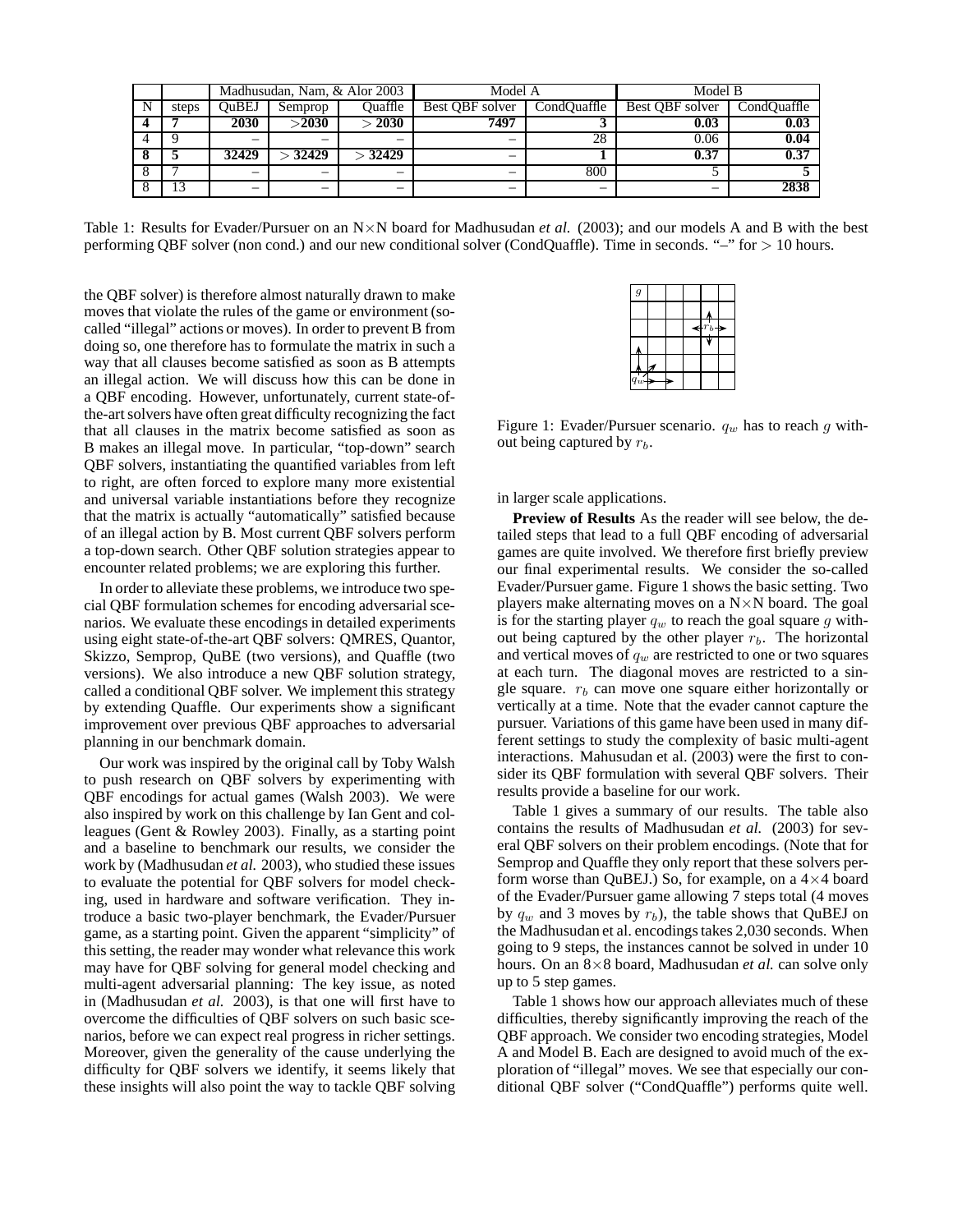More specifically, for our best encodings (Model B), the  $4\times4$  board with 7 step problem is quite easy indeed, and is solved in only 0.03 seconds. Moreover, even the  $8\times 8$  case with 13 steps becomes solvable.

# **QBF for Adversarial Games**

The task of designing a QBF formulation for adversarial settings can be surprisingly complex and prone to mistakes. In order to manage the complexity of our encodings, we proceed in three phases. First, we provide an encoding of the game that ignores the adversarial aspect. In effect, we view the game as a *planning problem*, where both players cooperate. The encoding encapsulates all constraints of the game, in terms of what the legal moves are. In a second phase, we take the plan formulation and construct a general Quantified Boolean Formula (QBF) that captures the adversarial form of the game up to  $k$  steps, for a predefined value of  $k$ . In the third and final phase of our design, we convert the general QBF formula into QBF in conjunctive normal form (CNF) to obtain the standard form readable by most QBF solvers. As we will see, depending on how we implement the third and last step we obtain encodings with dramatically different computational properties.

## **Phase I: Non-adversarial plan formulation**

Let us denote the players by  $P = \{q_w, r_b\}$ , let  $p \in P$ . (By analogy to chess, which is the larger game setting we consider later, we denote  $q_w$  as the white queen and  $r_b$  as the black rook.) Let  $C = \{c_1, \ldots, c_{N \times N}\}\$  stand for the cells of the board, let  $k \in \mathbb{N}$  be the bound on time steps, let N be the order of the board, and  $0 \le s, s' \le k$  and  $0 \le i, j \le n - 1$ .

**Variables** We introduce variables representing locations and moves at each time step: (1) Location variables:  $l(p, c_i, s)$ , p is located at  $c_i$  at time step s. (2) Move variables:  $m(p, c_i, c_j, s)$ , p moves from  $c_i$  to  $c_j$  at time step  $s$  ( $c_i \neq c_j$ ). If s is an even time step (White step) then  $p = q_w$ , otherwise  $p = r_b$ . Note we precompute all the possible moves.

Let  $L^s$  and  $M^s$  be the set of location and move variables at time step  $s$ , respectively. We have  $k$  sets of type  $M^s$ , while we have  $k + 1$  sets of type  $L^s$  (the  $(k + 1)$ <sup>th</sup> represents the locations after the last move).

#### **Axioms**

We illustrate our axiomatization by giving examples of each axiom group. For the full axiomatization, we refer to the full version of this paper.

**Initial Conditions Axioms** The encoding below is demonstrated for the Black player, the other case being similar mutatis mutandis. Let  $r_b$  be at  $c_i$  at time step 0. We encode the initial location for the Black player, denoted by  $I_b$ , as follows:

$$
I_b \equiv l(r_b, c_i, 0)) \land (\bigwedge_{j \neq i} \neg l(r_b, c_j, 0)) \tag{1}
$$

**Action Axioms** Informally, the player can take two main actions "to move" or "to wait." For each move,  $m(p, c_i, c_j, s)$ ,

we generate a set of axioms encoding preconditions and move effects:

## **Action Axioms I (Preconditions)**

We have different preconditions depending on the type of move. For example, the preconditions for horizontal and vertical moves of two squares (only applicable to the White queen) are:

$$
m(q_w, c_i, c_j, s) \rightarrow (l(q_w, c_i, s) \land \neg l(r_b, c', s)) \qquad (2)
$$

Where  $c' \in C$  is the cell between  $c_i$  and  $c_j$ . At time step s, if  $q_w$  moves from  $c_i$  to  $c_j$ , then  $q_w$  must be at  $c_i$  and  $r_b$ cannot be on its way.

#### **Action Axioms II (Move effects)**

$$
m(p, c_i, c_j, s) \to (l(p, c_j, s + 1) \land \neg l(p, c_i, s + 1)) \quad (3)
$$

If p moves from  $c_i$  to  $c_j$  at time step s, then p is located at  $c_j$ and is not located at  $c_i$  at time step  $s + 1$ .

**Frame Axioms** For each location variable,  $l(p, c_i, s)$ , we generate a set of standard frame axioms. For example, for each player, we will have axioms that state that if a player is at a certain location at time  $t$  and does not move it remains at that location at time  $t + 1$ ; also, if a player is not at a certain location at time  $t$  and doesn't move to that location at time  $t + 1$ , the player will not be at that location at time  $t + 1$ .

**Goal Axioms** The goal for White, denoted by  $G_w^s$ , is to place the white queen at the goal position, while the goal for Black is to prevent this either by capturing the queen or by blocking its path to the goal position. We denote the goal of capturing the white queen as  $G_b^{s'}$ . So, we have

$$
G_w^s \equiv l(q_w, c_g, s), \ G_b^{s'} \equiv \bigvee_{i \neq g} (l(q_w, c_i, s') \wedge l(r_b, c_i, s')),
$$

where  $s$  is an odd time step and  $s'$  is an even time step.

We can now state the overall goal,  $G$ , to be achieved by the White queen as:

$$
G \equiv \bigvee_{s=0}^{k} G_w^s \wedge \bigwedge_{s'
$$

I.e., White wins the game if it reaches the goal square and is not captured by Black on the way. (Note that this also covers the case where White is blocked from the goal by Black.)

**Mutual Exclusion** We need to express that a player cannot take more than one action at each time step. Let  $m_1^s, \ldots, m_{|M^s|}^s$  be the move variables encoding potential moves at time step  $s$  ( $M<sup>s</sup>$  are the move variables at time  $s$ ). To ensure mutual exclusion at time step s is to add  $\binom{|M^s|}{2}$ clauses, known as *at-most-one* (AMO) clauses:

$$
\bigwedge_{(i,j), i \neq j} (\neg m_i^s \lor \neg m_j^s) \tag{5}
$$

The action "wait" is applied by setting to false every move variable at time step s.

Transitions Let Me<sup>s</sup>, Pr<sup>s</sup>, Mf<sup>s</sup> and Fr<sup>s</sup> be the clauses encoding mutual exclusion, preconditions, move effects and frame axioms, respectively, at time step s. We define the concept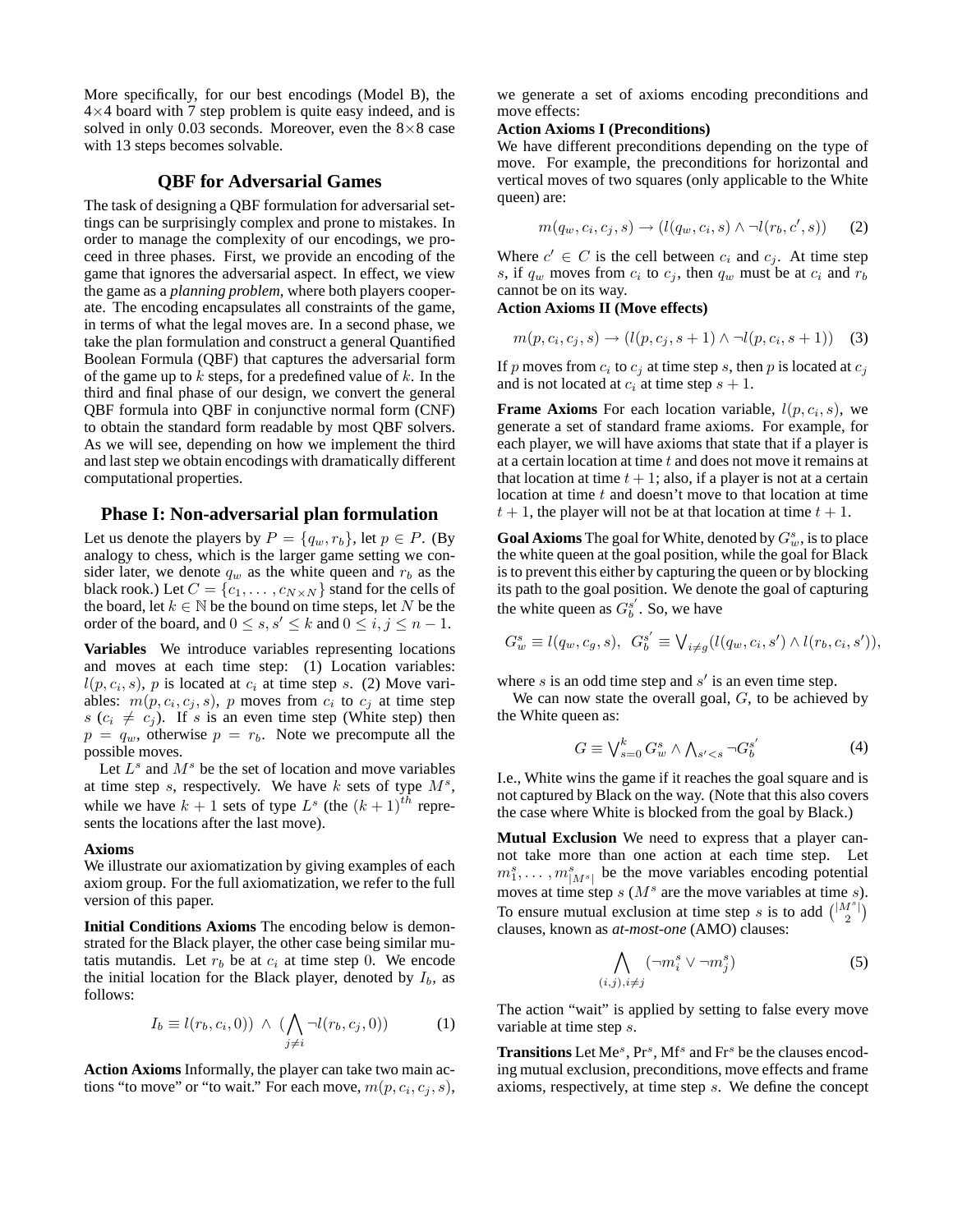of transition at time step  $s$ , denoted by  $\text{Tr}^s$ , as the union of the previous sets:

$$
Tr^{s} \equiv Pr^{s} \wedge Me^{s} \wedge Mf^{s} \wedge Fr^{s}
$$
 (6)

We also define the concepts of White's and Black's transitions, denoted by  $Tr_w$  and  $Tr_b$ , as the set of clauses encoding the White's and Black's transitions, respectively.

$$
\mathrm{Tr}_{w} \equiv \mathrm{Tr}^{0} \wedge \mathrm{Tr}^{2} \wedge \ldots \wedge \mathrm{Tr}^{k-1}
$$

$$
\mathrm{Tr}_{b} \equiv \mathrm{Tr}^{1} \wedge \mathrm{Tr}^{3} \wedge \ldots \wedge \mathrm{Tr}^{k-2}
$$
(7)

## **Phase II: The game as a QBF**

Quantified Boolean Logic (QBL) extends Boolean logic by allowing quantification over Boolean variables. If  $\phi$  is a propositional formula (the "matrix") over a set of Boolean variables B and  $\sigma$  is a sequence of  $\exists b$  and  $\forall b$ , one for every  $b \in B$ , then  $\sigma \phi$  is a Quantified Boolean Formula (QBF). In our case, we need to produce a QBF such that for an odd number of time steps  $(k)$  and a set of initial conditions  $(I_w$  and  $I_b)$ , there exists a series of White's actions (corresponding to White's transitions  $(Tr_w)$ ) such that for all legal counter moves by Black (corresponding to Black's transitions  $(Tr<sub>b</sub>)$ , the goal state G is satisfied.

Formula ( 8) is a QBF describing our game.

$$
\exists L^{0} M^{0} L^{1} \forall M^{1} \exists L^{2} M^{2} L^{3} \dots \forall M^{k-2} \exists L^{k-1} M^{k-1} L^{k}
$$

$$
I_{w} \wedge I_{b} \wedge \text{Tr}_{w} \wedge (\text{Tr}_{b} \rightarrow G) \quad (8)
$$

This formula is constructed such that it is satisfiable *if and only if* there is a series of winning sequences of moves for White, no matter what counter moves Black makes (more details below). A QBF is satisfiable if there exists a series of assignments to the existential variables such that for all possible assignments of the universal variables the matrix part of the QBF is satisfied. The setting of the existential variables can depend on the instantiation of the universal variables that precede it. In a sense, we're playing a "game" on the matrix part of the formula, where one player tries to set the existential variables so as to satisfy the matrix, and its opponent instantiates the universal variables, searching for ways to "unsatisfy" the matrix. The order of the quantifiers is clearly important.

To understand (8), first consider the quantifiers. The moves for Black are universally quantified.<sup>1</sup> The location variables (describing the state of the board) and the variables modeling White's moves are quantified existentially. Now, in order for the matrix to be satisfied, the initial conditions and the White's transitions ( $I_w \wedge I_b \wedge \text{Tr}_w$ ) have to be satisfied. On the other hand,  $(Tr_b \rightarrow G)$  says that we only need to guarantee that the goal  $(G)$  has to be satisfied as long as the Black player plays according to the rules of the game, i.e., to satisfy  $Tr_b$ . Informally, a player can perform an *illegal* action (from the perspective of the game), by breaking the mutual exclusion, i.e., by trying to perform more than one action at the same time step (see 5), or by breaking the precondition axioms, for example, by moving a piece from a location  $c_i$  without being on  $c_i$ . Contradictions should only arise due to *legal* actions that do not satisfy the goal or due to *illegal* actions of the White player: On the one hand, if the White player performs an *illegal* action,  $Tr_w$  becomes unsatisfiable and therefore the matrix is unsatisfiable ("if White cheats Black wins"). On the other hand, if the Black player performs an *illegal* action, Tr<sub>b</sub> becomes unsatisfiable, then  $(Tr_b \rightarrow G)$  is satisfiable and we know that  $I_w \wedge I_b \wedge Tr_w$ is also satisfiable and therefore the matrix is satisfiable ("if Black cheats White wins").

## **Phase III: The game as a QBF in CNF form**

Generally, QBF solvers require the matrix of the QBF to be in CNF form. The most straightforward way to translate the matrix in QBF (8) into CNF form is by applying the implication and distributivity rules. However, the resulting conjunctive normal form can be exponentially larger compared to the size of the original matrix, mostly due to the translation of the term  $(Tr_b \rightarrow G)$ . The standard approach to avoiding such a blow up is to introduce new variables.

For example, let's consider a simplified version of (Tr<sub>b</sub>  $\rightarrow$  $G$ ), where  $\overline{G}$  is logically equivalent to the Boolean variable g, the number of time steps is five  $(k = 5)$  and the Black transitions (Tr<sub>b</sub>) only include the  $h_1 = \binom{|M^1|}{2}$  and  $h_3 = \binom{|M^3|}{2}$  mutual exclusion clauses at time step 1 and 3, respectively (see (5)):

$$
((\neg m_1^1 \lor \neg m_2^1) \land \dots \land (\neg m_{|M^1|-1}^1 \lor \neg m_{|M^1|}^1) \land (\neg m_1^3 \lor \neg m_2^3) \land \dots \land (\neg m_{|M^3|-1}^3 \lor \neg m_{|M^3|}^3)) \to g
$$
 (9)

If we apply the implication and distributivity rules to (9) we obtain  $2^{h_1+h_3}$  clauses. The idea is to map the mutual exclusion clauses to a set of auxiliary Boolean variables  $me_1^1, \ldots, me_h^1, me_1^3, \ldots, me_h^3$  and add the mappings as equivalences (Tseitin 1967):

$$
(me_1^1 \wedge \ldots \wedge me_{h_1}^1 \wedge me_1^3 \wedge \ldots \wedge me_{h_3}^3) \rightarrow g
$$

$$
(me_1^1 \leftrightarrow (\neg m_1^1 \vee \neg m_2^1)) \wedge \ldots \wedge (me_{h_1}^1 \leftrightarrow (\neg m_{|M^1|-1}^1 \vee \neg m_{|M^1|}^1))
$$

$$
(me_1^3 \leftrightarrow (\neg m_1^3 \vee \neg m_2^3)) \wedge \ldots \wedge (me_{h_2}^3 \leftrightarrow (\neg m_{|M^3|-1}^3 \vee \neg m_{|M^3|}^3))
$$

$$
(10)
$$

When we translate (10) into CNF form we obtain  $3(h_1 +$  $h_3$ ) + 1 clauses. We refer to the new introduced variables in (10) as *indicator* variables, in the sense that they "indicate" the validity of the logic expression they represent. So,  $me_1^1$  "watches" the exclusion between  $m_1^1$  and  $m_2^1$ , *i.e.*,, it is is True iff  $m_1^1$  and  $m_2^1$  are *not* simultaneously True.

In contrast to SAT where adding new variables does not necessarily increase the potential search space, since Boolean propagation takes care of the dependencies (Thiffault *et al.* 2004), the new variables lead to a significant performance penalty for QBF solvers. Consider a partial interpretation that covers the universal variables representing the moves at time step 1 and makes  $m_1^1$  and  $m_2^1$  evaluate to true, i.e., there has been at least one illegal action at time step

<sup>&</sup>lt;sup>1</sup>Note that we have a slight abuse of notation:  $\forall M^1$  is a short for  $\forall m_1^1 \forall m_2^1 ... \forall m_{|M^1|}^1$ , where  $M^1 = \{m_1^1, m_2^1, ..., m_{|M^1|}^1\}$  is the set of all potential moves for Black at time step 1;  $\exists L^sM^sL^{s+1}$ should be read as  $\exists L^{s} \exists M^{s} \exists L^{s+1}$ ; and each existential quantifier is again really a sequence of quantifiers, one for each element in the sets  $L^s$ ,  $M^s$ , and  $L^{s+1}$ .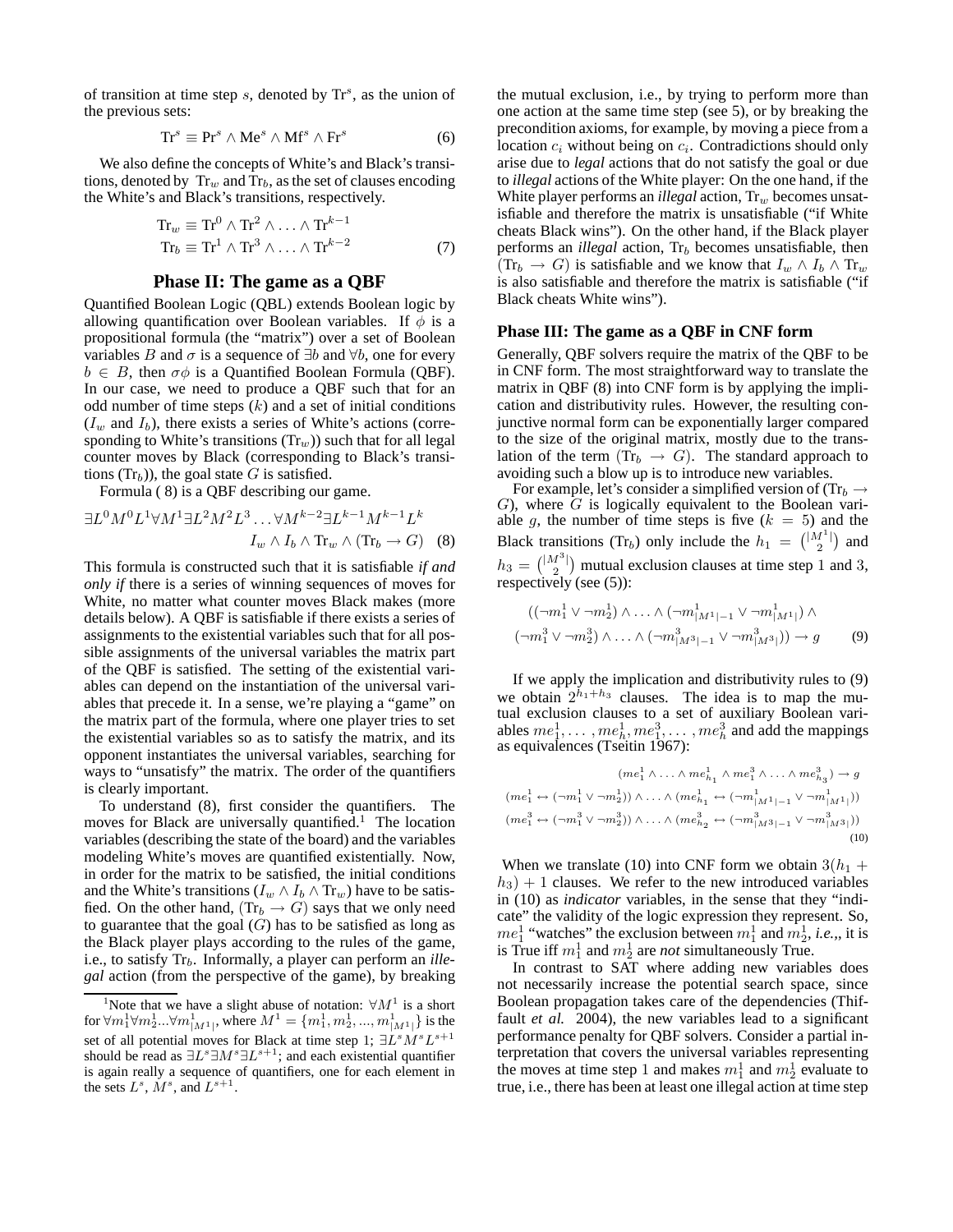1. Then, in formula (10), top-down search QBF solvers, like Quaffle and QuBE, are only able to satisfy the clauses in the first and second line, and are forced to continue the search until they assign all universal variables at the third level. This leads the solvers to explore a large search space containing many "illegal" moves. Similar unnecessary search occurs at every level of universal quantifiers. In a more detailed analysis, provided in the full version of this paper, we show that *all* state-of-the-art solvers encounter similar difficulties when this particular structure is gradually extended to obtain the complete formula encoding the game.

Below, we present a formulation for which the top-down search QBF solver can avoid much of the unnecessary search. The idea is to introduce "grouped" indicator variables at each time step that flag whether an illegal move has occurred. Consider formula (10). We introduce a new indicator variable me<sup>1</sup> logically equivalent to the conjunction of all  $me_i^1$  variables. This new variable watches for any possible exclusion violation at step 1. (True iff no such violation at step 1.) We can then add the negation of  $me<sub>1</sub>$  to all clauses at later time steps. When an exclusion violation occurs at step 1, the clauses at later levels are immediately satisfied. (Below we use  $\text{tr}^s$  variables, which watch for all possible constraint violations.) For a similar approach in a static CSP domain, see (Gent *et al.* 2004). We extend this idea to dynamic scenarios in which it is critical to factor in the dependence of constraint violations as a function of earlier moves. To achieve this we introduce a hierarchy of such grouped indicator variables.

#### **Model A: Grouped Indicator Variables**

Formula (11) is a QBF in CNF form describing our game.

$$
\exists L^{0} M^{0} L^{1} \forall M^{1} \exists I_{d}^{1} L^{2} M^{2} L^{3} \dots \forall M^{k-2} \exists I_{d}^{k-2} L^{k-1} M^{k-1} L^{k}
$$
\n
$$
\begin{bmatrix}\n\text{[}i] \ I_{w} \land I_{b} \\
\text{[}i] \ \text{[}j \ \neg G_{b}^{s-1} \land \text{Me}^{s-1} \land \text{Pr}^{s-1} \land \text{Mr}^{s-1} \land \text{Fr}^{s-1}\n\end{bmatrix}\n\quad \vee \neg \text{tr}^{s-2}\n\begin{bmatrix}\n\text{[}i] \ \text{C}_{d}^{s} \land \text{Me}^{s} \land \text{Pr}^{s} \\
\text{[}i] \ \text{[}i] \ \text{C}_{d}^{s} \leftrightarrow (\neg g_{w}^{s} \land \text{me}^{s} \land \text{pr}^{s})\n\end{bmatrix}\n\quad \vee \neg \text{tr}^{s-2}\n\begin{bmatrix}\n\text{[}j] \ \text{If}^{s} \leftrightarrow (\neg \text{ia}^{s} \land \text{tr}^{s-2}) \\
\text{[}j] \ \text{If}^{s} \land \text{Fr}^{s}\n\end{bmatrix}\n\begin{bmatrix}\n\text{[}j] \ \text{M}^{s} \land \text{Fr}^{s}\n\end{bmatrix}\n\quad \vee \neg \text{tr}^{s}\n\begin{bmatrix}\n\text{[}j] \ \text{M}^{s} \land \text{Fr}^{s}\n\end{bmatrix}
$$
\n
$$
\dots
$$
\n
$$
\therefore \quad \text{[}i \text{]} \ G_{w}^{k} \lor \neg \text{tr}^{k-2}\n\begin{bmatrix}\n\text{[}i] \ \text{[}j \ \text{C}_{w}^{k} \lor \neg \text{tr}^{k-2}\n\end{bmatrix}
$$
\n
$$
\text{[}i \text{]} \ G_{w}^{k} \lor \neg \text{tr}^{k-2}\n\end{bmatrix}
$$
\n
$$
\begin{bmatrix}\n\text{[}i] \ \text{[}j \ \text{[}j \ \text{[}j] \ \text{[}j \ \text{[}j \ \text{[}j] \ \text{[}j \ \text{[}j \ \
$$

We include this QBF for completeness. However, because of limited space, the description below is rather compact. See the full version of the paper, for a detailed description.

QBF (11) extends the prefix in QBF (8) by adding after each block of universal quantifiers, an existential quantification on the indicator variables, denoted by  $I_d^s$ , that indicate if there has been an action at the universal time step s. Particularly,  $me_1^s, \ldots, me_h^s$  and  $pr_1^s, \ldots, pr_t^s$  indicate if there is an *illegal* action at the level of the mutual exclusion and preconditions, respectively. We have: (1) [a], [b], [f] and [g] include the initial conditions, preconditions, move effects,

frame and goal axioms and mutual exclusion, as described above, translated into CNF form. (2)  $[c]$  includes the goal for the White player, the mutual exclusion and the preconditions for the Black player, translated into CNF form. Due to the translation, we obtain the indicator variables  $I_d^s$ . We consider the satisfaction of White's subgoal,  $g_w^s$  evaluates to true, as a special case of an illegal action of the Black player, i.e., if the White player has already won, any future action of the Black player should be considered illegal. (3) At equivalences in  $[d]$  and  $[e]$ , ia<sup>s</sup> indicates if there has been an illegal action exactly at time step  $s$ , and  $tr<sup>s</sup>$  indicates if the transitions up to time step  $s$  do not involve an illegal action. (4) Finally, [h] states that if there has not been any illegal transition, the win of White depends only on its last action at time step  $(k-1)$ , that has to allow White to be at the goal position at time step  $k$ .

#### **Model B: Full Assignment to Universal Variables**

Our model A formulation in QBF (11) guarantees that when there is an interpretation for the universal variables at a certain time step and contains one or more illegal actions, the QBF solvers implementing a top-down search can easily derive the empty formula (satisfied matrix) and backtrack immediately. The number of universal variables at a given time step s is  $|M^s|$  and the number of possible interpretations is  $2^{|M^s|}$ . Ideally, QBF solvers should be able to derive the empty formula *as soon as a partial interpretation* to the universal variables already contains an illegal action (instead of only after there is a full interpretation). However, due to a similar phenomena as discussed earlier, current QBF solvers are unable to prune effectively and are forced to explore potentially all the  $2^{|M^s|}$  interpretations. We can avoid this problem by encoding the mutual exclusion, over the move variables at time step  $s$  and the action of waiting, using a logarithmic mapping that employs  $\lceil \log_2(|M^s|+1)\rceil$  auxiliary Boolean variables. In effect, these variables provide a much more compact encoding of the possible moves at level s.

## **Conditional QBF Solver and non-CNF QBF**

Both models A and B are equipped with indicator variables to flag the occurrence of illegal actions. Because of the specific structure of our formula, a top-down QBF solver<sup>2</sup> can use these variables to determine satisfiability of the matrix as soon as one of the indicator variables is set to False as we discussed earlier. In practice, clause learning and other QBF techniques may make this detection less efficient. Moreover, in model A we still have some unnecessary branching as discussed in the section on Model B. We therefore introduce a so-called conditional top-down QBF solver. Assuming that no local inconsistency is detected, the solver will backtrack immediately when an indicator variable is set to False, signalling that the matrix is satisfiable. We have extended Quaffle to implement this strategy. We call our solver CondQuaffle. CondQuaffle takes as input a QBF instance and a list of the indicator variables, and it prevents the underlying QBF

 ${}^{2}$ A top-down QBF solver instantiates the quantified variables from left to right. Almost all current QBF solvers are topdown (Berre *et al.* 2004).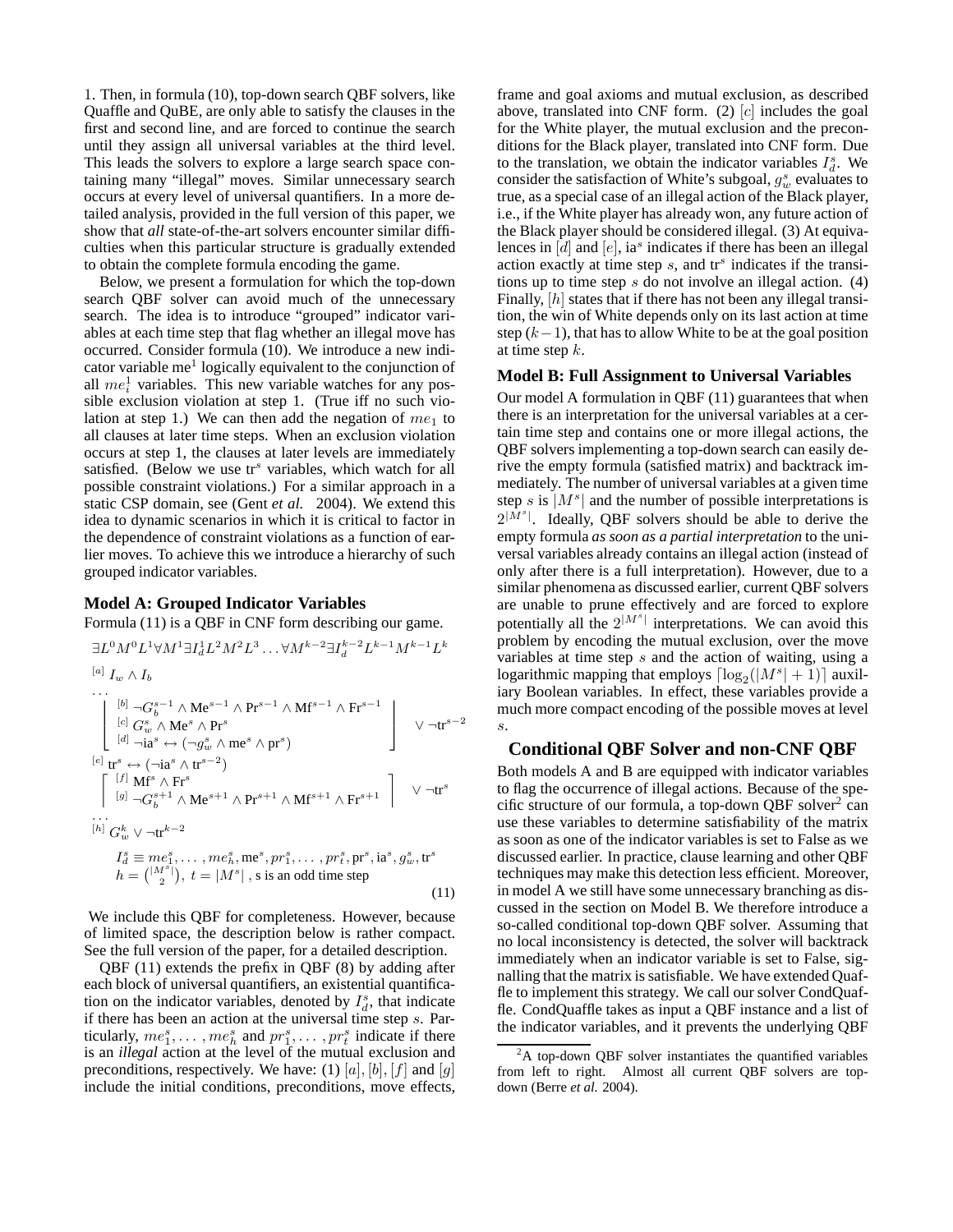| N             | mod. | k (steps)       | <b>OMRES</b>             | Ouantor | Skizzo                   | Semprop                  | OuBEJ                                                                     | <b>OuBER</b>             | $Quaffle$ (cs)           | Quaffle(c)               | CondQuaffle(c)  |
|---------------|------|-----------------|--------------------------|---------|--------------------------|--------------------------|---------------------------------------------------------------------------|--------------------------|--------------------------|--------------------------|-----------------|
| 4             | A    |                 |                          | -       | 7467                     | -                        | -                                                                         | -                        | -                        | $\overline{\phantom{0}}$ | Ĵ               |
|               | A    | 9               | $\overline{\phantom{0}}$ | -       | —                        | $\overline{\phantom{0}}$ | -                                                                         |                          | $\overline{\phantom{0}}$ | $\overline{\phantom{0}}$ | 28              |
| 4             | A    | 15              | -                        |         | —                        | $\overline{\phantom{0}}$ | -                                                                         | -                        | $\overline{\phantom{0}}$ | $\overline{\phantom{0}}$ | 24713           |
| 4             | B    |                 |                          |         | 408                      | $2\overline{6}$          | $\overline{\mathbf{2}}$                                                   | 368                      | 0.14                     | 0.03                     | 0.03            |
|               | B    | Q               | -                        | -       | 219                      | 207                      | -                                                                         | 18134                    | 0.18                     | 0.06                     | 0.04            |
|               | в    | 13              | $\overline{\phantom{0}}$ | -       | —                        | 11191                    | 288                                                                       |                          | 0.23                     | 0.08                     | 0.07            |
| 4             | B    | 15              | $\overline{\phantom{0}}$ | —       | 2865                     | $\overline{\phantom{0}}$ | 2135                                                                      | $\overline{\phantom{a}}$ | 0.24                     | 0.08                     | 0.07            |
| 8             | B    |                 | -                        | –       | 114                      | 1.52                     | 0.12                                                                      | 583                      | 0.69                     | 0.37                     | 0.37            |
| ◠             | B    |                 | -                        | -       | 410                      | 79                       | 69                                                                        | 27604                    | 139                      |                          |                 |
| 8             | B    | Q               | -                        | -       | 1894                     | 1251                     | 1278                                                                      |                          | 922                      | 33                       | $3\overline{2}$ |
| δ             | В    | 11              | -                        | -       | 5240                     | 15708                    | 16824                                                                     | $\overline{\phantom{a}}$ | 21564                    |                          | 337             |
| 8             | B    | $1\overline{3}$ |                          | -       | $\overline{\phantom{m}}$ | $\overline{\phantom{0}}$ | $\overline{\phantom{0}}$                                                  | $\overline{\phantom{0}}$ | $\overline{\phantom{m}}$ | $\overline{\phantom{0}}$ | 2838            |
| $\Omega$<br>ŏ | в    | 15              | -                        | -       | $\overline{\phantom{m}}$ | $\overline{\phantom{0}}$ | $\hspace{1.0cm} \rule{1.5cm}{0.15cm} \hspace{1.0cm} \rule{1.5cm}{0.15cm}$ | $\overline{\phantom{0}}$ | $\overline{\phantom{m}}$ | $\overline{\phantom{0}}$ | 33369           |

Table 2: Models A and B, 4x4 and 8x8 boards. CondQuaffle(c) is our new QBF strategy applied to Quaffle(c). Time in seconds. "-" for  $> 10$  hrs.

| inst. | m        |   | DMRES                    | Juantor                  | Skizzo                   | Semprop                  | <b>JuBEJ</b>             | )uBER                    | <b>Duaffle(cs)</b>       | <b>Duaffle(c)</b>        | <b>Duaffle(c)</b><br>$\sim$<br>$\mathcal{L}$ ond $\mathcal{C}$ |
|-------|----------|---|--------------------------|--------------------------|--------------------------|--------------------------|--------------------------|--------------------------|--------------------------|--------------------------|----------------------------------------------------------------|
|       | u        | - | -                        | $\overline{\phantom{0}}$ | $\overline{\phantom{0}}$ | 3817                     | 1324                     | $\overline{\phantom{0}}$ | 449                      | 90                       | $^{\sim}$                                                      |
| -     | <b>U</b> |   |                          | $\overline{\phantom{0}}$ |                          | $\overline{\phantom{0}}$ | 2722<br>ىم<br>∼          | $\overline{\phantom{0}}$ | 4590                     | $\overline{\phantom{0}}$ | - ^ '<br>JJJ                                                   |
|       | ◡        | - | $\overline{\phantom{0}}$ | $\overline{\phantom{0}}$ | $\overline{\phantom{0}}$ | $\overline{\phantom{0}}$ | $\overline{\phantom{m}}$ | $\overline{\phantom{0}}$ | $\overline{\phantom{0}}$ | $\overline{\phantom{0}}$ | 1705                                                           |
|       | $\cdot$  |   | $\overline{\phantom{m}}$ | $\overline{\phantom{0}}$ | $\overline{\phantom{0}}$ | $\overline{\phantom{m}}$ | $\overline{\phantom{m}}$ | $\overline{\phantom{0}}$ | $\overline{\phantom{0}}$ | $\overline{\phantom{m}}$ |                                                                |

Table 3: Model B, 8x8 boards. Chess endgame instances. CondQuaffle(c) is our new QBF strategy applied to Quaffle(c). Time in seconds. " $-$ " for  $> 10$  hrs.

solver (Quaffle) from continuing search if an indicator variable is set to False.

Our conditional solver approach can also be viewed as effectively implementing a non-CNF QBF solution strategy. In particular, a promising general strategy for designing a non-CNF QBF solver would be to read in as input a formula of, e.g., form (8); translate this into CNF, while introducing the appropriate indicator variables; and solve the resulting CNF formula using an extended CNF QBF solver that incorporates the special semantics of the indicator variables as described above for CondQuaffle. Such a non-CNF solver could avoid the illegal search space but but can still take advantage of the many special techniques developed for CNF style QBF solvers (which in turn use techniques from CNF SAT solvers).

## **Experimental Results**

To evaluate our encodings, we consider a series of instances of the Evader/Pursuer game using the same parameter settings as Madhusudan *et al.* (2003). We considered both Model A and Model B encodings and our new QBF strategy, the conditional solver.<sup>3</sup> The QBF solvers we use for the experimental investigation are: QMRES (Pan & Vardi 2004), Quantor (Biere 2004), sKizzo (Benedetti 2004), Semprop (Lets 2002), two variants of QuBE (Giunchiglia *et al.* 2001): QuBEJ (with backjumping) and QuBER (QuBEJ + learning), and three variants of Quaffle (Zhang & Malik 2002): Quaffle(c) (with conflict analysis) Quaffle(cs) (with sat analysis) and CondQuaffle (Quaffle(c) +

indicator-pruning, our new solver). Our experiments ran on a 0.5GHz Pentium III with 0.5 GB memory; Madhusudan *et al.* (2003), see Table 1, ran on a 1GHz Pentium III with 1.5 GB memory. Whenever a solver crashed or gave a wrong answer we reported as a result the timeout of the corresponding experiment.

Table 1 provides a summary of our results. See the "Preview of Results" (in Introduction) for a discussion of the table. We significantly outperform the results in (Madhusudan *et al.* 2003). Model B is the best performing approach, in which almost all unnecessary search in the space of illegal moves has been successfully eliminated. This results in a much better scaling to larger boards and more time steps. Note that even our Model A, using our conditional QBF solver (CondQuaffle), solves all but one of  $8 \times 8$  instances in Table 1.<sup>4</sup>

Table 2 gives more detailed performance results on our set of instances for a total of eight state-of-the-art QBF solvers and our conditional solver. We see how Model B allows us to solve a series of non-trivial  $8 \times 8$  Evader/Pursuer instances with up to 15 moves total. Our CondQuaffle solver is the most effective. But even Quaffle itself and several of the other QBF solvers also perform quite well on Model B. This again suggests that we have succeeded in eliminating much of the illegal move search space. On the largest instances,

<sup>&</sup>lt;sup>3</sup>Code and data available from the authors.

<sup>4</sup>Our Model A formulation without the conditional solver does not perform competitively. Note that model A is much larger than model B. Furthermore, the exploration of illegal moves within a single time level, as discussed in the description of Model B, is still significant. The improvements obtained with CondQuaffle on Model A confirm this.